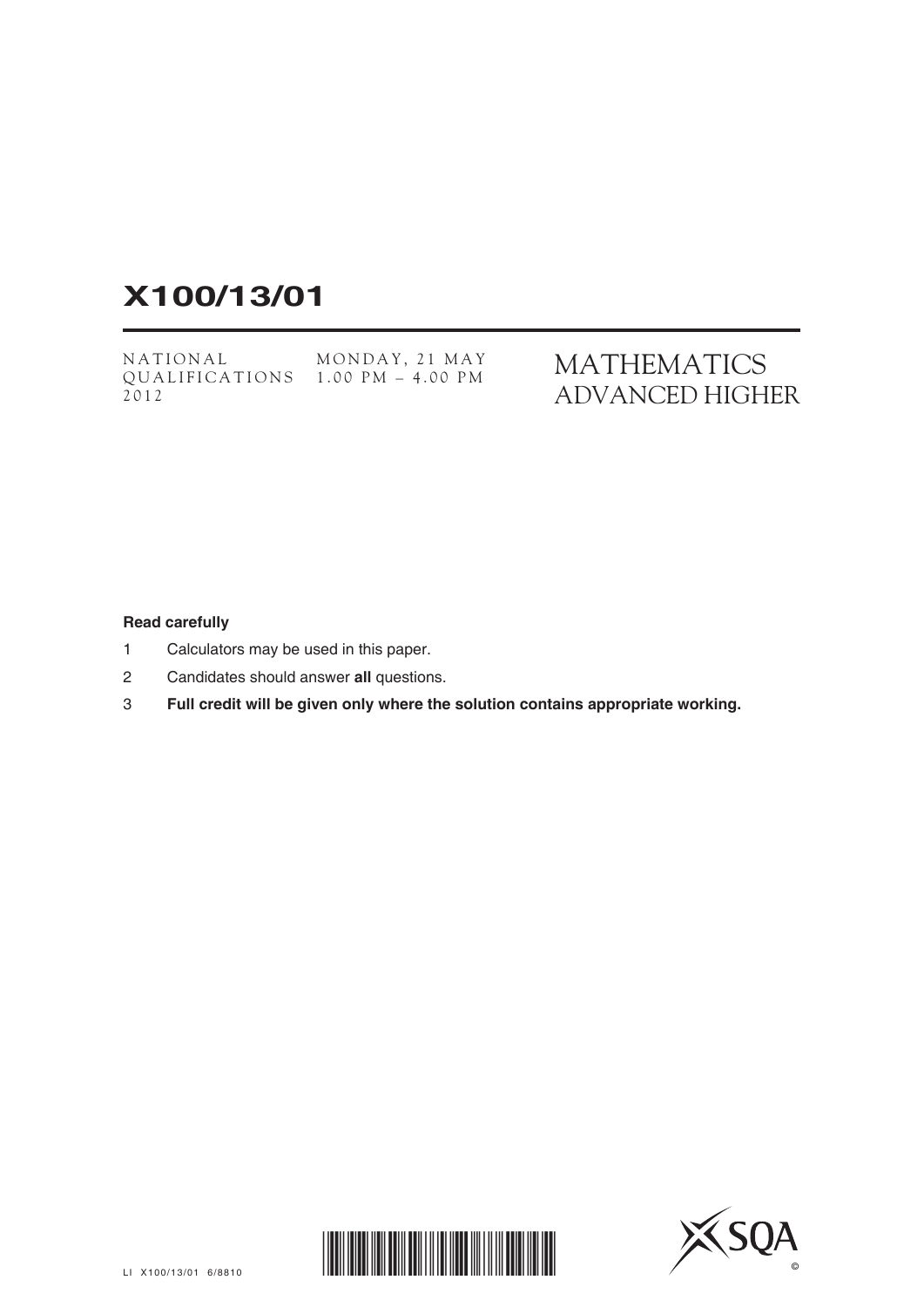## **Answer all the questions**

1. (a) Given 
$$
f(x) = \frac{3x+1}{x^2+1}
$$
, obtain  $f'(x)$ .

- (*b*) Let  $g(x) = \cos^2 x \exp(\tan x)$ . Obtain an expression for  $g'(x)$  and simplify your answer.
- **2.** The first and fourth terms of a geometric series are 2048 and 256 respectively. Calculate the value of the common ratio. **2 3**

Given that the sum of the first *n* terms is 4088, find the value of *n*.

**3.** Given that  $(-1 + 2i)$  is a root of the equation

$$
z^3 + 5z^2 + 11z + 15 = 0,
$$

obtain all the roots.

Plot all the roots on an Argand diagram.

- **4.** Write down and simplify the general term in the expansion of  $\left(2x \frac{1}{x^2}\right)^2$ . Hence, or otherwise, obtain the term independent of *x*. **3 2** *x x*  $\Big| 2x$ l ľ  $\overline{\phantom{0}}$
- **5.** Obtain an equation for the plane passing through the points  $P(-2, 1, -1)$ ,  $Q(1, 2, 3)$ and *R* (3, 0, 1).
- **6.** Write down the Maclaurin expansion of  $e^x$  as far as the term in  $x^3$ . Hence, or otherwise, obtain the Maclaurin expansion of  $(1 + e^{x})^2$  as far as the term in  $x^3$ . **1 4**
- **7.** A function is defined by  $f(x) = |x + 2|$  for all *x*. (*a*) Sketch the graph of the function for  $-3 \le x \le 3$ . **2**
	- (*b*) On a separate diagram, sketch the graph of *f*′(*x*). **2**

**8.** Use the substitution 
$$
x = 4 \sin \theta
$$
 to evaluate  $\int_0^2 \sqrt{16 - x^2} dx$ .

*Marks*

**4**

**4 2**

9

**5**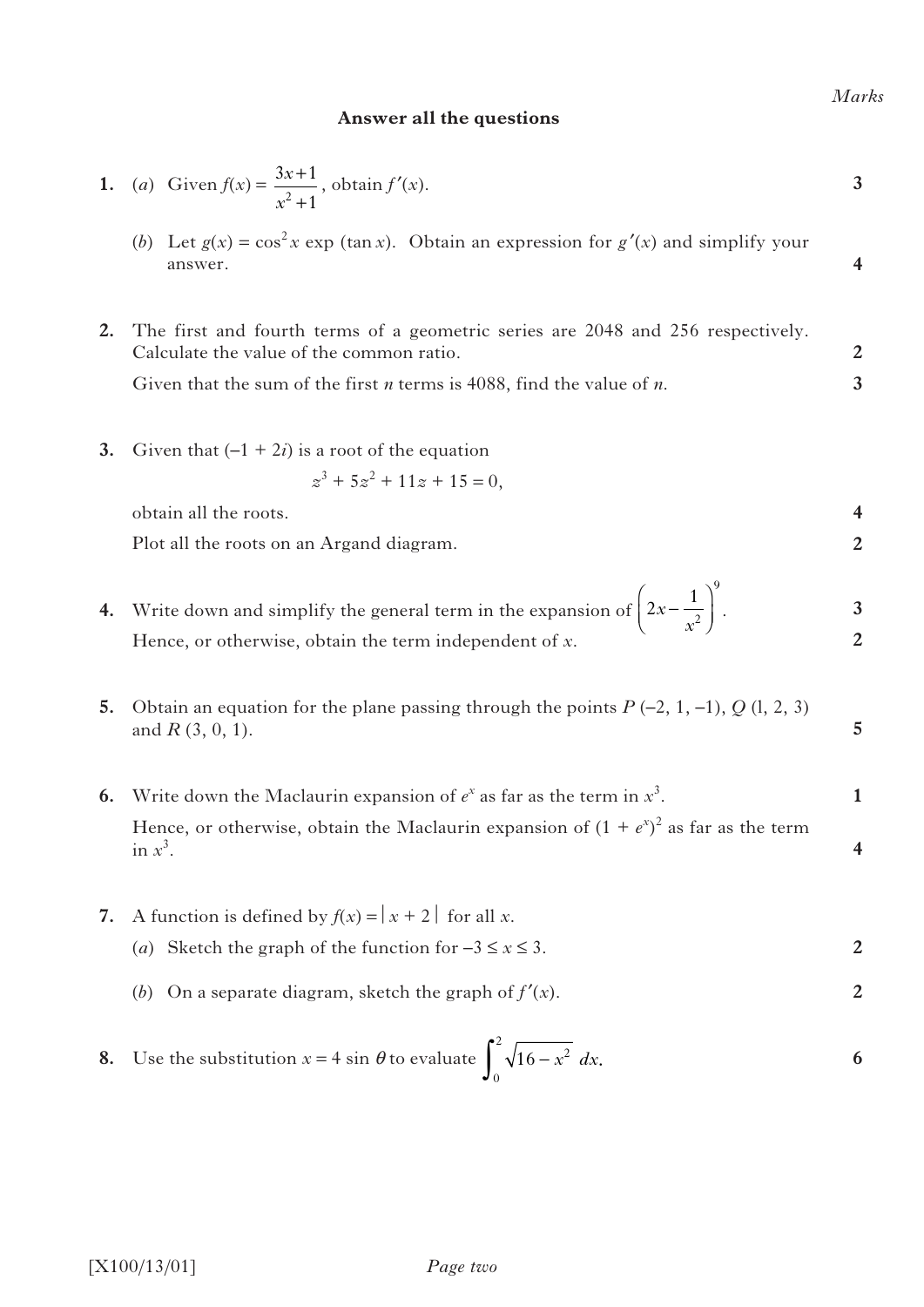**4**

**3**

**5**

**5**

**3 2**

**1**

- **9.** A non-singular  $n \times n$  matrix *A* satisfies the equation  $A + A^{-1} = I$ , where *I* is the  $n \times n$  identity matrix. Show that  $A^3 = kI$  and state the value of *k*.
- **10.** Use the division algorithm to express  $1234_{10}$  in base 7.
- **11.** (*a*) Write down the derivative of  $\sin^{-1}x$ . **1**
- (b) Use integration by parts to obtain  $\int \sin^{-1}x \cdot \frac{x}{\sqrt{1-x^2}} dx$ . **4**  $1 - x^2$ *x x x dx*
- **12.** The radius of a cylindrical column of liquid is decreasing at the rate of  $0.02 \text{ m s}^{-1}$ , while the height is increasing at the rate of  $0.01 \text{ m s}^{-1}$ .

Find the rate of change of the volume when the radius is  $0.6$  metres and the height is 2 metres.

[*Recall that the volume of a cylinder is given by*  $V = \pi r^2 h$ *.]* 

**13.** A curve is defined parametrically, for all *t*, by the equations

$$
x = 2t + \frac{1}{2}t^2, \qquad y = \frac{1}{3}t^3 - 3t.
$$

Obtain  $\frac{dy}{dx}$  and  $\frac{d^2y}{dx^2}$  as functions of *t*. *dx*  $d^2y$ *dx* and 2 2

> Find the values of *t* at which the curve has stationary points and determine their nature.

Show that the curve has exactly two points of inflexion.

**14.** (*a*) Use Gaussian elimination to obtain the solution of the following system of equations in terms of the parameter  $\lambda$ .

$$
4x + 6z = 1
$$
  

$$
2x - 2y + 4z = -1
$$
  

$$
-x + y + \lambda z = 2
$$

- (*b*) Describe what happens when  $\lambda = -2$ .
- (*c*) When  $\lambda = -1.9$  the solution is  $x = -22.25$ ,  $y = 8.25$ ,  $z = 15$ . Find the solution when  $\lambda = -2.1$ . Comment on these solutions. **2 1**

## **[Turn over for Questions 15 and 16 on** *Page four*